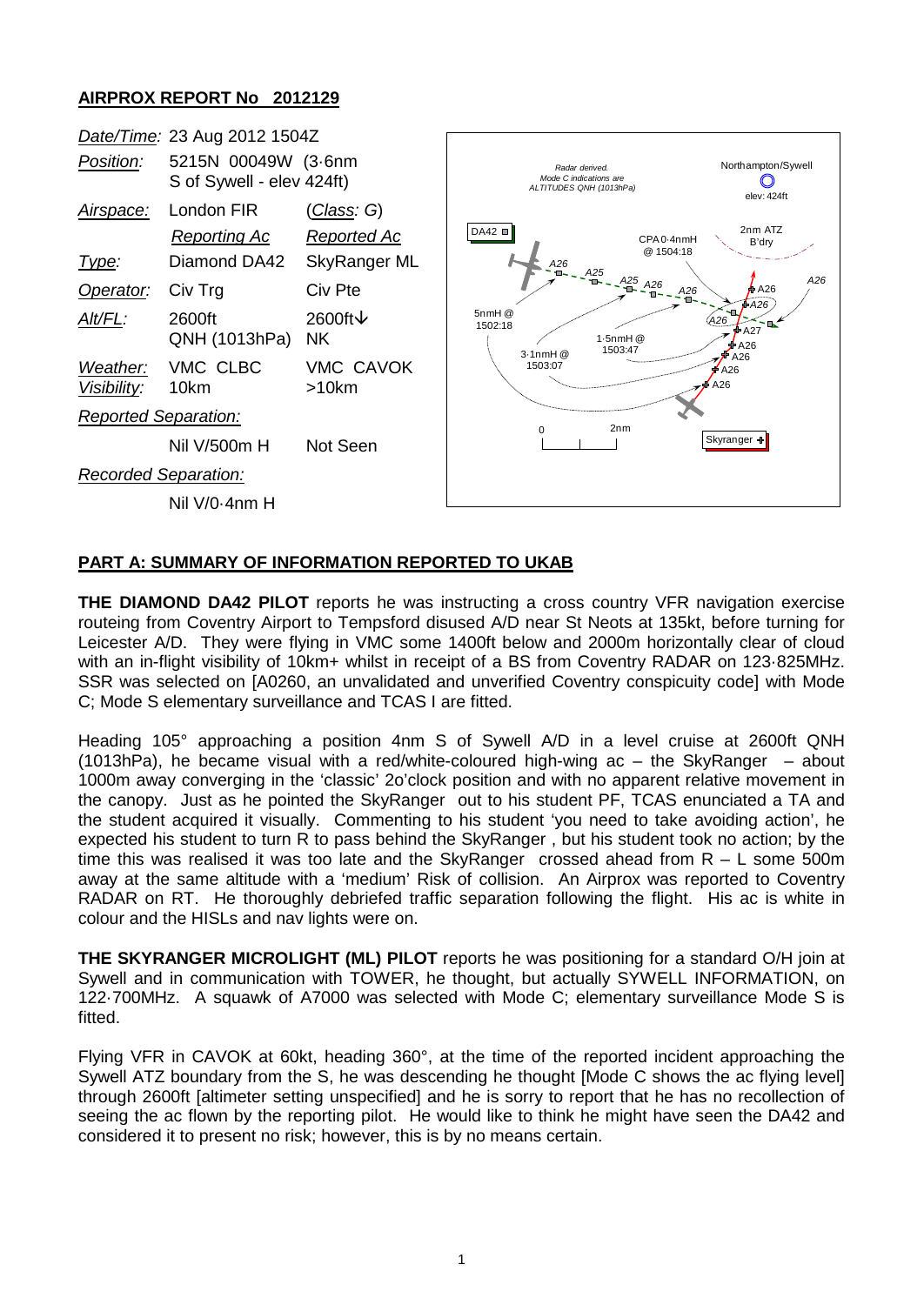His aeroplane is coloured red/white and the HISLs were on. He also noted that his recently fitted Mode S Transponder had been very useful in announcing his ac's position to the reporting ac's TCAS and might have averted a potential worse situation.

**ATSI** reports that the Airprox was reported in Class G uncontrolled airspace, 4nm S of Sywell A/D between a Diamond Twin Star DA42 and a Banks PA SkyRanger.

The DA42 was operating VFR on a flight from Coventry to Leicester and prior to the Airprox had been in receipt of a BS from Coventry RADAR on frequency 123·825MHz.

The SkyRanger was operating VFR on a flight from Finmere to Sywell A/D and was in contact with Sywell Information on frequency 122·7MHz, which is unrecorded.

The Coventry METARs

1450Z 26006KT 230V290 9999 FEW024 SCT037 19/12 Q1012= 1520Z 26007KT 230V290 9999 FEW024 SCT037 19/12 Q1012=

At 1501:18 the SkyRanger was 7·1nm SSW of Sywell on a NE'ly track indicating 2700ft altitude. The DA42 was 7·5nm NW of the SkyRanger , tracking E'ly, indicating 2600ft altitude and displaying a Coventry conspicuity squawk of A0260.

At 1503:40 the distance between the two ac had reduced to 1·9nm. The pilot of the DA42 requested a frequency change to Cranfield on frequency 122·850MHz. The Coventry RADAR controller instructed the pilot of the DA42 to squawk A7000 and to freecall Cranfield.

Between 1503:40 and 1504:26 the distance between the two ac continued to erode – the minimum distance between them was 0·4nm at the same altitude at 1504:18, just before the DA42 passed behind the SkyRanger.

At 1504:40 the pilot of the DA42 contacted Cranfield APPROACH.

The report from the pilot of the DA42 stated that the instructor saw the SkyRanger in the 2 o'clock position, converging. As the instructor was pointing this out to the student the TCAS gave a traffic advisory and the student acquired the SkyRanger visually. The instructor expected the student to turn right to avoid the SkyRanger and pass behind but the student took no action.

The report from the pilot of the SkyRanger stated that he had no recollection of seeing the DA42 although the pilot considered that it was possible that he saw the DA42 and considered it to be no risk.

The Airprox occurred in Class G airspace where the principles of see and avoid apply. The instructor and the student in the DA42 had sight of the SkyRanger before the Airprox occurred.

The DA42 had been in receipt of a BS from Coventry RADAR prior to the Airprox. Under a BS there is no requirement to monitor the flight and pilots should not expect TI to be provided.

At the time of the Airprox the DA42 crew was not in contact with an Air Traffic Service Unit.

## **PART B: SUMMARY OF THE BOARD'S DISCUSSIONS**

Information available included reports from the pilots of both ac, transcripts of the relevant RT frequencies, radar video recordings, reports from the air traffic controllers involved and reports from the appropriate ATC authorities.